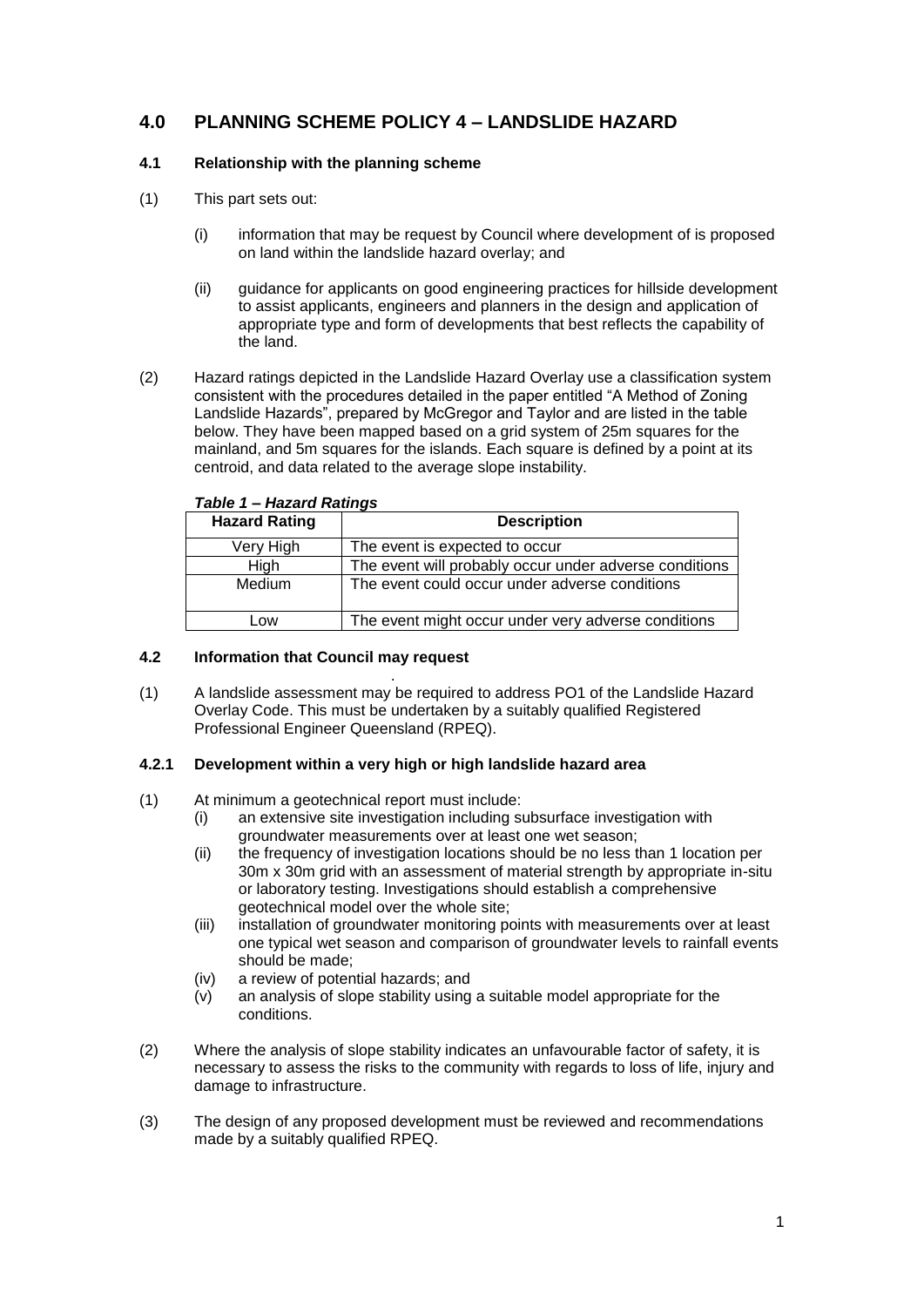(4) Planning and implementation of a program of regular maintenance of slopes, cleaning of drainage course and monitoring of slope for signs of distress may also be required.

### **4.2.2 Development within a medium or low landslide hazard area**

- (1) At minimum a geotechnical report must contain:
	- (i) a site walkover survey with investigations as required establishing a geotechnical model over the whole site. This may require moderate subsurface investigation or testing to provide subsoil material properties;
	- (ii) a review of potential hazards; and
	- (iii) an assessment of slope stability using a suitable model appropriate for the site conditions.
- (2) Where the analysis of slope stability indicates an unfavourable factor of safety, it is necessary to assess the risks to the community with regards to loss of life, injury and damage to infrastructure.
- (3) The design of any proposed development may need to be reviewed and recommendations made by a suitably qualified RPEQ.

### **4.3 Guidance for applicants**

### **4.3.1 Road Design**

- (1) Roads on side slopes are usually formed by a combination of cut and fill operations. The design must incorporate effective drainage, and should incorporate good practices including:
	- (i) the adoption of batter slopes appropriate to the engineering properties of the different materials exposed in the cut face. As a general rule batters in soil should be 2H:1V, in poor rock 1H:1V and in good rock 0.5H to 1V;
	- (ii) where cuttings in rock are proposed, road alignments should be planned as not to coincide with major jointing orientations of the rock;
	- (iii) the higher cut faces should include the provision of benches at vertical intervals of not greater than 10m. These benches are required to catch fallen material, to control drainage and to provide access for maintenance of the cut face;
	- (iv) the provision of formed surface drains at the top of the cut slope, on the benches and at the toe of the cut slope;
	- (v) the provision of slope protection, slope treatment or slope support in areas of potential concern. Slope protection against erosion may utilise a cover of topsoil and grass. On steeper slops treatment of erodible and closely joined rock is commonly by a cover mesh and shotcrete with rock bolts providing treatment of areas with adversely oriented joining. In areas of greater concern slope support can be provided by an engineered retaining wall. The design of the wall depends on the site conditions and cut dimensions but could include gabion crib, masonry and reinforced concrete wall designs.
- (2) The road fill embankment design should incorporate:
	- (vi) the removal of all unsuitable material including trees, vegetation and topsoil from embankment foundation;
	- (vii) the preparation of the embankment foundation by the formation of terraces across the slope. These terraces should be at least 2m wide with a maximum height of 0.6m;
	- (viii) the installation of drainage, if required, in the foundation. This drainage may involve trench drains in areas of local seepage or a drainage blanket in an area that is generally wet;
	- (ix) the embankment fill should be placed in an engineered manner. Placement of earth fill should be in layers – each not thicker than 300mm and compacted by roller to not less than 95% relative to Standard Compaction;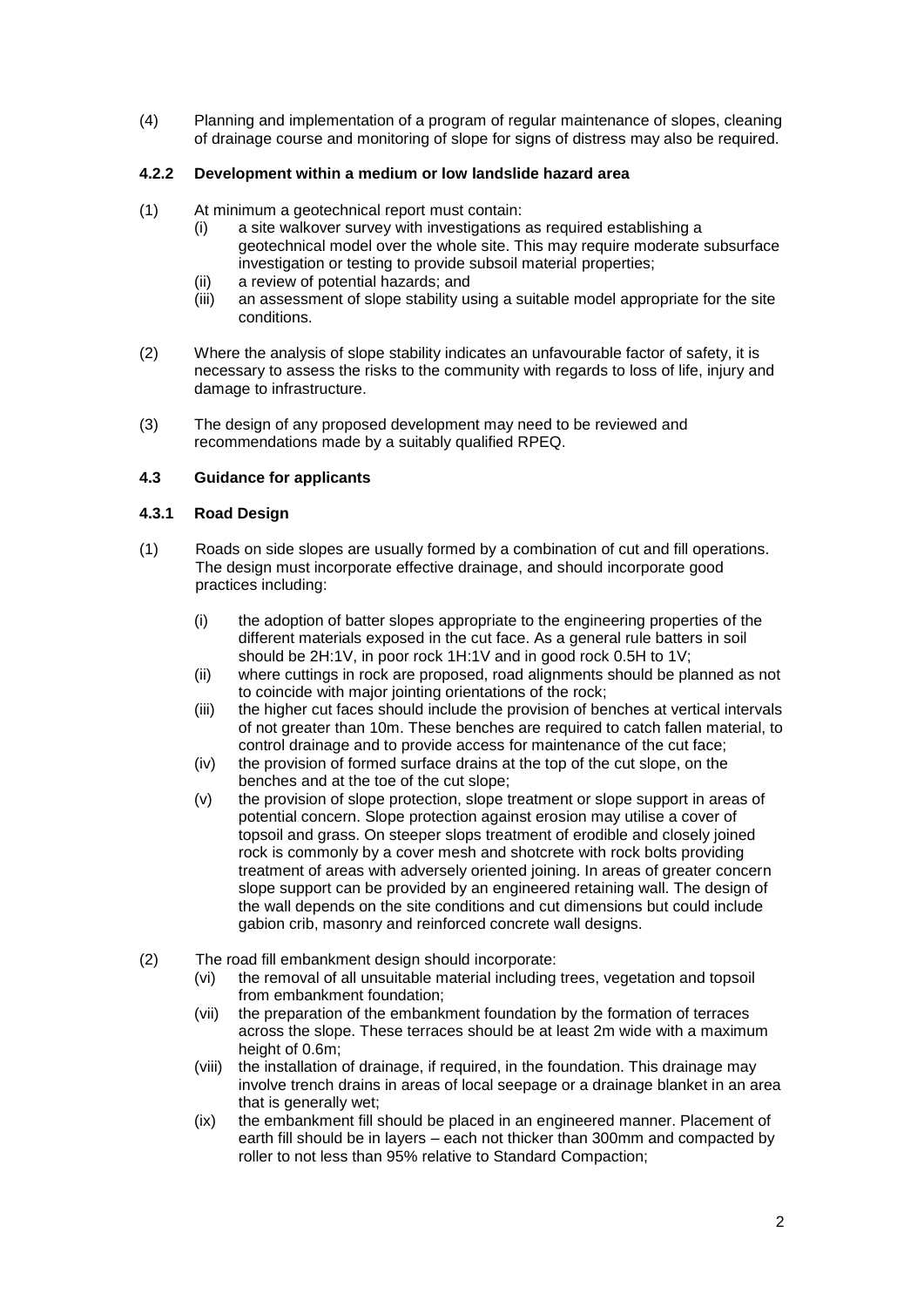- (x) the design of compacted earth fill slopes in soil should be no steeper than 1.5H:1V, and may often be lower subject to retained height, soil strength and maintenance considerations. Surface protection should be by grass or rock;
- (xi) the provision of drainage at the crest and toe of the embankment as formed drains leading to an identified disposal area.

Examples of how to maintain slope stability for road design is illustrated in Figure 1.

*Figure 1 – Possible methods of maintaining stability in road design*



#### **4.3.2 Examples of good hillside practices**

Examples of good and poor hillside engineering practice are given in Table 1 and Figure 2 below.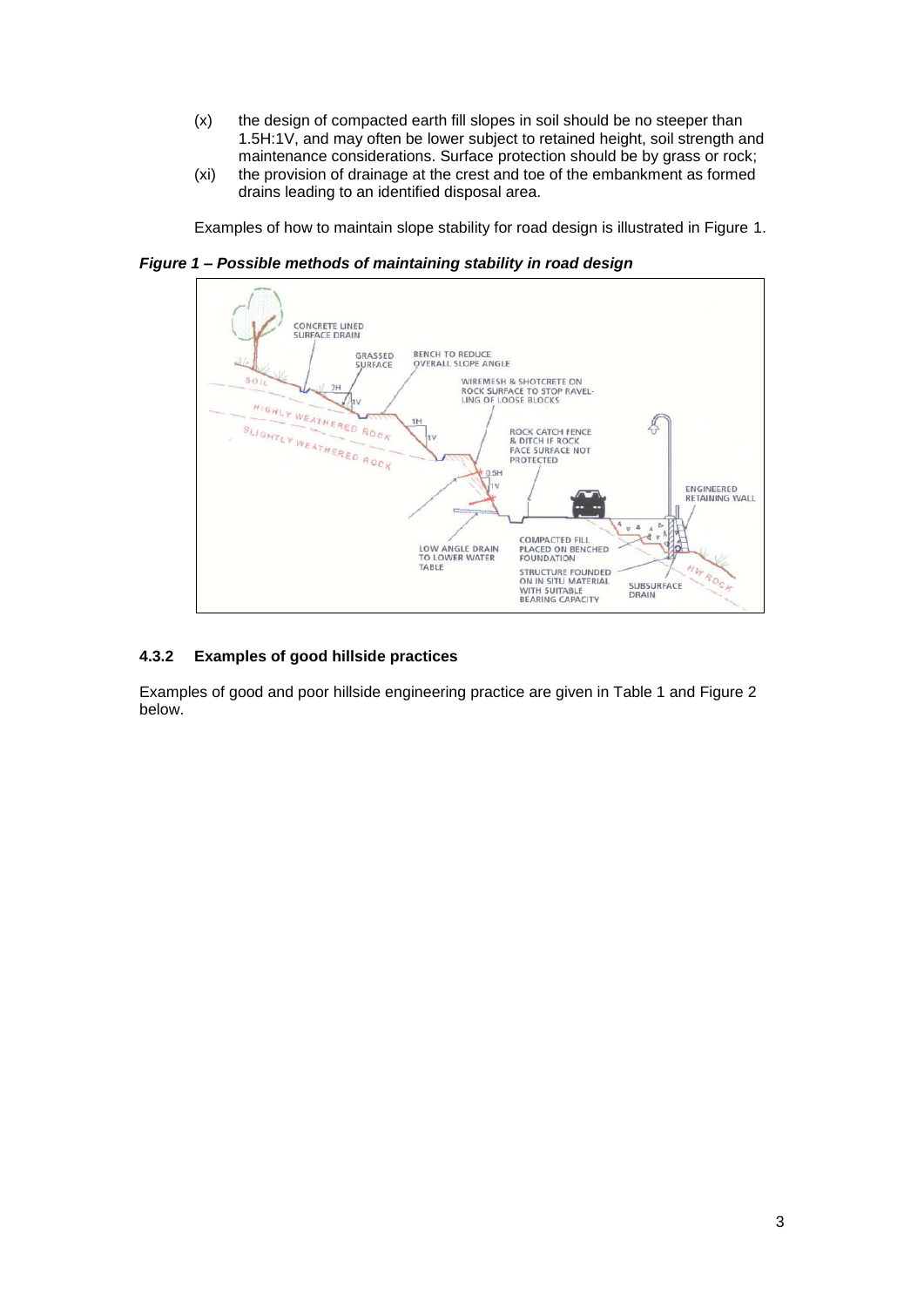## *Table 1 – Guidelines for hillside construction practice*

**GOOD ENGINEERING PRACTICE** 

POOR ENGINEERING PRACTICE

| <b>ADVICE</b>                                |                                                                                                                                                         |                                                                                               |  |
|----------------------------------------------|---------------------------------------------------------------------------------------------------------------------------------------------------------|-----------------------------------------------------------------------------------------------|--|
| <b>GEOTECHNICAL</b><br><b>ASSESSMENT</b>     | Obtain advice from a qualified, experienced geotechnical consultant at early<br>stage of planning and before site works.                                | Prepare detailed plan and start site works before<br>geotechnical advice.                     |  |
| <b>PLANNING</b>                              |                                                                                                                                                         |                                                                                               |  |
| SITE PLANNING                                | Having obtained geotechnical advice, plan the development with the risk<br>arising from the identified hazards and consequences in mind.                | Plan development without regard for the Risk.                                                 |  |
| DESIGN AND CONSTRUCTION                      |                                                                                                                                                         |                                                                                               |  |
| <b>HOUSE DESIGN</b>                          | Use flexible structures which incorporate properly designed brickwork, timber                                                                           | Floor plans which require extensive cutting and                                               |  |
|                                              | or steel frames, timber or panel cladding.                                                                                                              | filling.                                                                                      |  |
|                                              | Consider use of split levels.                                                                                                                           | Movement intolerant structures.                                                               |  |
| SITE CLEARING                                | Use decks for recreational areas where appropriate.<br>Retain natural vegetation wherever practicable.                                                  | Indiscriminately clear the site.                                                              |  |
| ACCESS &                                     | Satisfy requirements below for cuts, fills, retaining walls and drainage.                                                                               | Excavate and fill for site access before                                                      |  |
| <b>DRIVEWAYS</b>                             | Council specifications for grades may need to be modified.                                                                                              | geotechnical advice.                                                                          |  |
|                                              | Driveways and parking areas may need to be fully supported on piers.                                                                                    |                                                                                               |  |
| <b>EARTHWORKS</b>                            | Retain natural contours wherever possible.                                                                                                              | Indiscriminant bulk earthworks.                                                               |  |
| <b>CUTS</b>                                  | Minimise depth.<br>Support with engineered retaining walls or batter to appropriate slope.                                                              | Large scale cuts and benching.<br>Unsupported cuts.                                           |  |
|                                              | Provide drainage measures and erosion control.                                                                                                          | Ignore drainage requirements                                                                  |  |
| Fills                                        | Minimise height.                                                                                                                                        | Loose or poorly compacted fill, which if it fails,                                            |  |
|                                              | Strip vegetation and topsoil and key into natural slopes prior to filling.                                                                              | may flow a considerable distance including                                                    |  |
|                                              | Use clean fill materials and compact to engineering standards.                                                                                          | onto property below.                                                                          |  |
|                                              | Batter to appropriate slope or support with engineered retaining wall.<br>Provide surface drainage and appropriate subsurface drainage.                 | Block natural drainage lines.<br>Fill over existing vegetation and topsoil.                   |  |
|                                              |                                                                                                                                                         | Include stumps, trees, vegetation, topsoil,                                                   |  |
|                                              |                                                                                                                                                         | boulders, building rubble etc in fill.                                                        |  |
| <b>ROCK OUTCROPS</b>                         | Remove or stabilise boulders which may have unacceptable risk.                                                                                          | Disturb or undercut detached blocks or                                                        |  |
| & BOULDERS<br><b>RETAINING</b>               | Support rock faces where necessary.<br>Engineer design to resist applied soil and water forces.                                                         | boulders.                                                                                     |  |
| WALLS                                        | Found on rock where practicable.                                                                                                                        | Construct a structurally inadequate wall such as<br>sandstone flagging, brick or unreinforced |  |
|                                              | Provide subsurface drainage within wall backfill and surface drainage on slope                                                                          | blockwork.                                                                                    |  |
|                                              | above.                                                                                                                                                  | Lack of subsurface drains and weepholes.                                                      |  |
|                                              | Construct wall as soon as possible after cut/fill operation.                                                                                            |                                                                                               |  |
| <b>FOOTINGS</b>                              | Found within rock where practicable.<br>Use rows of piers or strip footings oriented up and down slope.                                                 | Found on topsoil, loose fill, detached boulders<br>or undercut cliffs.                        |  |
|                                              | Design for lateral creep pressures if necessary.                                                                                                        |                                                                                               |  |
|                                              | Backfill footing excavations to exclude ingress of surface water.                                                                                       |                                                                                               |  |
| <b>SWIMMING POOLS</b>                        | Engineer designed.                                                                                                                                      |                                                                                               |  |
|                                              | Support on piers to rock where practicable.                                                                                                             |                                                                                               |  |
|                                              | Provide with under-drainage and gravity drain outlet where practicable.<br>Design for high soil pressures which may develop on uphill side whilst there |                                                                                               |  |
|                                              | may be little or no lateral support on downhill side.                                                                                                   |                                                                                               |  |
| <b>DRAINAGE</b>                              |                                                                                                                                                         |                                                                                               |  |
| <b>SURFACE</b>                               | Provide at tops of cut and fill slopes.                                                                                                                 | Discharge at top of fills and cuts.                                                           |  |
|                                              | Discharge to street drainage or natural water courses.                                                                                                  | Allow water to pond on bench areas.                                                           |  |
|                                              | Provide general falls to prevent blockage by siltation and incorporate silt traps.<br>Line to minimise infiltration and make flexible where possible.   |                                                                                               |  |
|                                              | Special structures to dissipate energy at changes of slope and/or direction.                                                                            |                                                                                               |  |
| <b>SUBSURFACE</b>                            | Provide filter around subsurface drain.                                                                                                                 | Discharge roof runoff into absorption trenches.                                               |  |
|                                              | Provide drain behind retaining walls.                                                                                                                   |                                                                                               |  |
|                                              | Use flexible pipelines with access for maintenance.                                                                                                     |                                                                                               |  |
| SEPTIC &                                     | Prevent inflow of surface water.<br>Usually requires pump-out or mains sewer systems; absorption trenches may                                           | Discharge sullage directly onto and into slopes.                                              |  |
| SULLAGE                                      | be possible in some areas if risk is acceptable.                                                                                                        | Use absorption trenches without consideration                                                 |  |
|                                              | Storage tanks should be water-tight and adequately founded.                                                                                             | of landslide risk.                                                                            |  |
| <b>EROSION</b>                               | Control erosion as this may lead to instability.                                                                                                        | Failure to observe earthworks and drainage                                                    |  |
| <b>CONTROL &amp;</b>                         | Revegetate cleared area.                                                                                                                                | recommendations when landscaping.                                                             |  |
| LANDSCAPING                                  |                                                                                                                                                         |                                                                                               |  |
| DRAWINGS AND SITE VISITS DURING CONSTRUCTION |                                                                                                                                                         |                                                                                               |  |
| <b>DRAWINGS</b><br><b>SITE VISITS</b>        | Building Application drawings should be viewed by geotechnical consultant<br>Site Visits by consultant may be appropriate during construction/          |                                                                                               |  |
| <b>INSPECTION AND MAINTENANCE BY OWNER</b>   |                                                                                                                                                         |                                                                                               |  |
| OWNER'S                                      | Clean drainage systems; repair broken joints in drains and leaks in supply                                                                              |                                                                                               |  |
| <b>RESPONSIBILITY</b>                        | pipes.                                                                                                                                                  |                                                                                               |  |
|                                              | Where structural distress is evident see advice.                                                                                                        |                                                                                               |  |
|                                              | If seepage observed, determine causes or seek advice on consequences                                                                                    |                                                                                               |  |

*Extract from "Landslide Risk Management Concepts and Guidelines", Australian Geomechanics Society Journal, Volume 37 No. 2, May 2002, p43.*